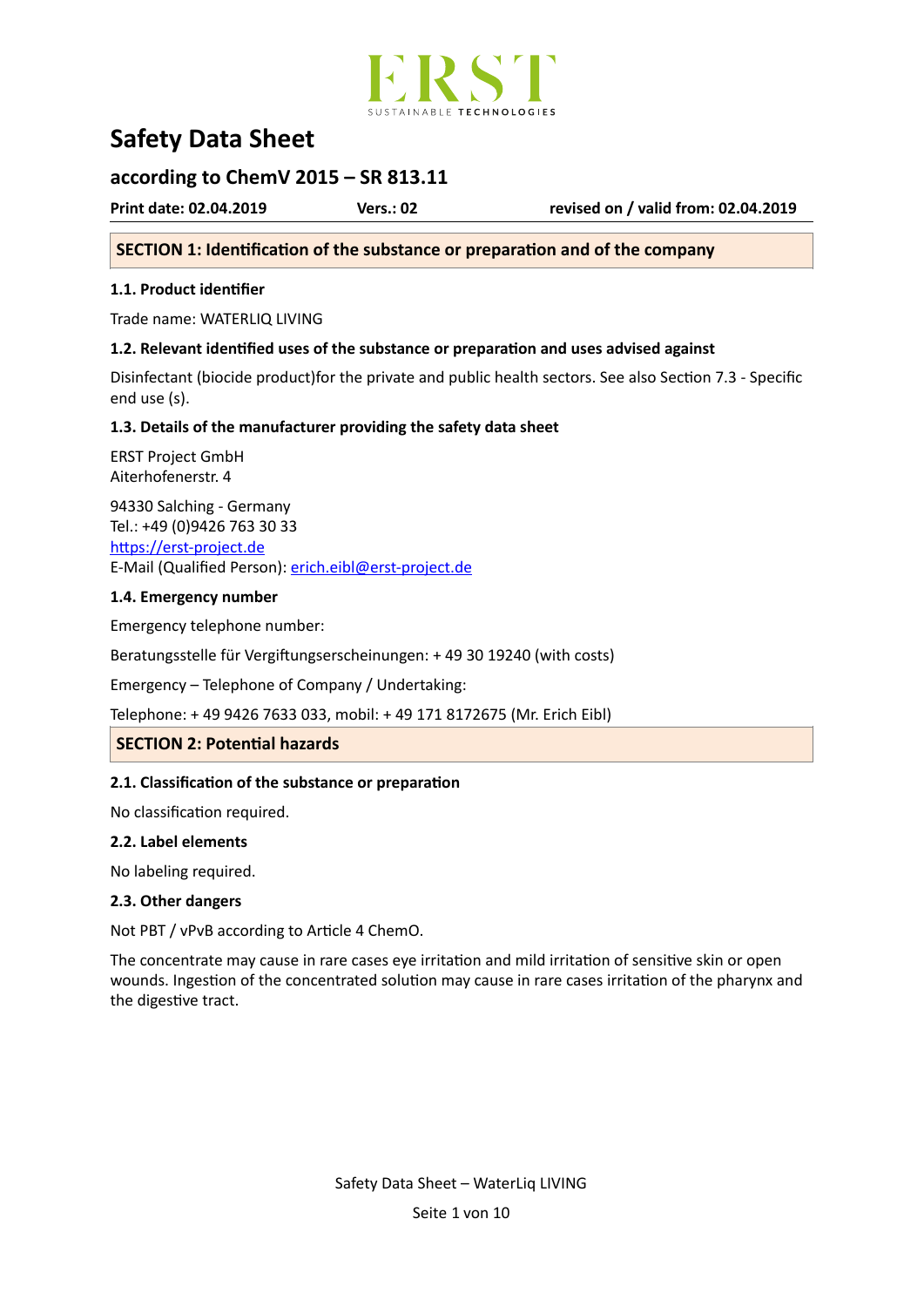

# **SECTION 3: Composition / information on ingredients**

## **3.1.** Ingredients

| Ingredients                                                    | Identificator                           | Wt%     |  |
|----------------------------------------------------------------|-----------------------------------------|---------|--|
| Active chlorine produced by<br>electrolysis of sodium chloride | EC Nr. 100-100-0<br><b>BAS-Nr. 1236</b> | 0.005%  |  |
| Chlorine                                                       | CAS Nr. 7782-50-5<br>EC Nr. 231-959-5   | 0.0625% |  |
| Hypochlorous acid                                              | CAS Nr. 7790-92-3<br>EC Nr. 232-232-5   | 0.0625% |  |
| Sodium hypochlorite                                            | CAS Nr. 7681-52-9<br>EC Nr. 231-668-3   | 0.0625% |  |
| Sodium chloride                                                | CAS Nr. 7647-14-5<br>EC Nr. 231-598-3   | 0.0625% |  |
| <b>Distilled Water</b>                                         |                                         | 99.745% |  |

The exact composition cannot be determined as this is an active product. Values in the table are only indicative.

## **3.2. Preparations**

Contains biocidal agents.

| <b>Name</b>                                                          | <b>Identificator</b>               | m.% - range                        | <b>Classification acc.</b><br>1272/2008/EG<br>(100 %) |
|----------------------------------------------------------------------|------------------------------------|------------------------------------|-------------------------------------------------------|
| Active chlorine<br>produced by<br>electrolysis of sodium<br>chloride | EC Nr. 100-100-0, BAS-<br>Nr. 1236 | $0,005$ (= 50 mg/L oder<br>50 ppm) | None<br>(Active chlorine $< 0.25$<br>%)               |
| with shares of                                                       |                                    |                                    |                                                       |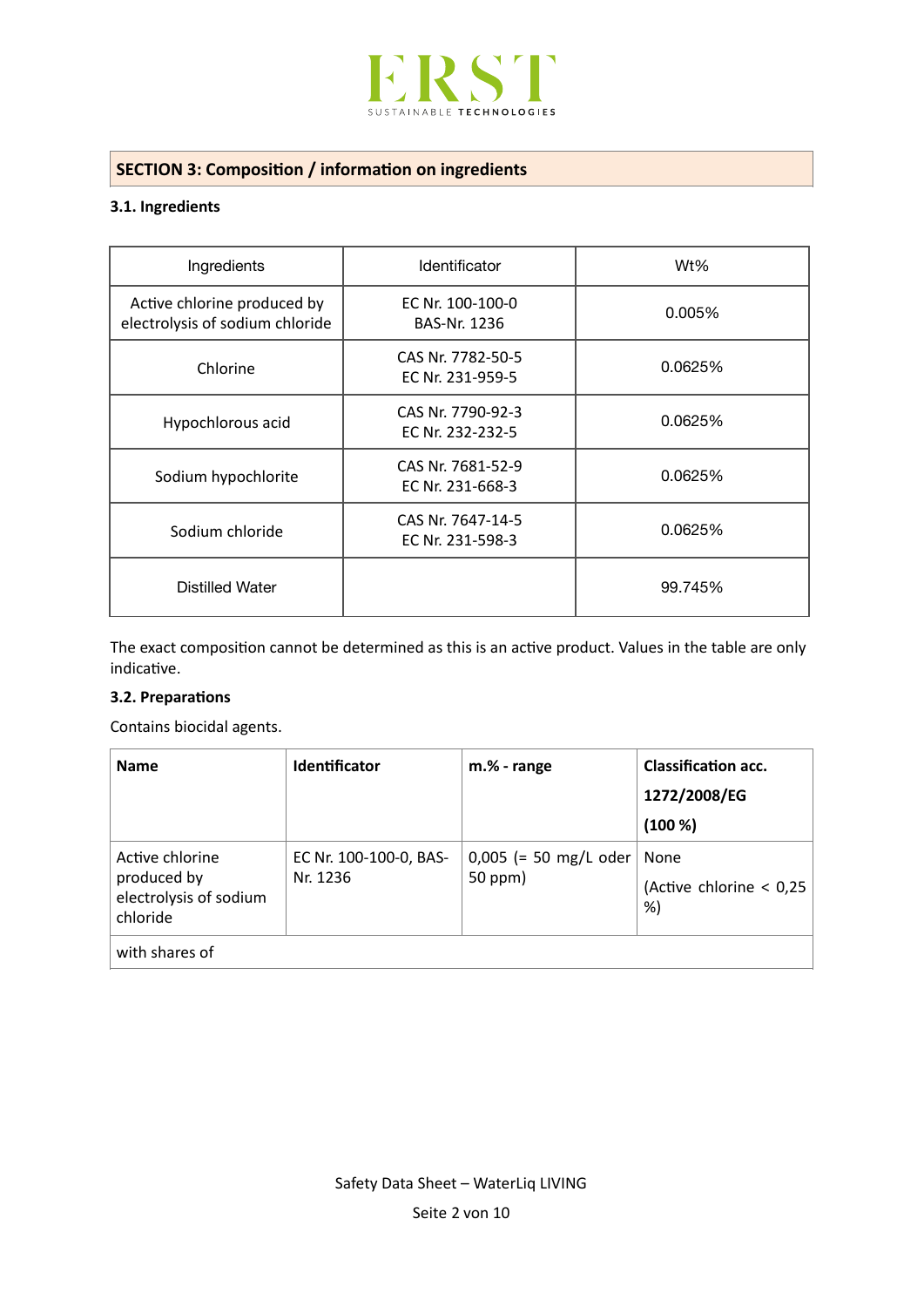

| Chlorine            | CAS Nr. 7782-50-5, EC<br>Nr. 231-959-5 |  | Dgr, GHS03, GHS06,<br>GHS09              |
|---------------------|----------------------------------------|--|------------------------------------------|
|                     |                                        |  | Ox. Gas 1, H270                          |
|                     |                                        |  | Skin Irrit. 2, H315                      |
|                     |                                        |  | Eye Irrit. 2, H319 Acute<br>Tox. 3, H331 |
|                     |                                        |  | <b>STOT SE 3, H335</b>                   |
|                     |                                        |  | Aquatic Acute 1, H400                    |
| Hypochlorous acid   | CAS Nr. 7790-92-3, EC<br>Nr. 232-232-5 |  | None                                     |
| Sodium hypochlorite | CAS Nr. 7681-52-9, EC<br>Nr. 231-668-3 |  | Dgr, GHS05, GHS09                        |
|                     |                                        |  | EUH031 (Konz. ≥ 5 %<br>Aktivchlor)       |
|                     |                                        |  | Skin Corr. 1B, H314                      |
|                     |                                        |  | Eye Dam. 1, H318                         |
|                     |                                        |  | Aquatic Acute 1, H400                    |
|                     |                                        |  | Aquatic Chronic 1,<br>H410               |
| Sodium chloride     | CAS Nr. 7647-14-5, EC 0,05 - 1,0       |  | Wng, GHS07                               |
|                     | Nr. 231-598-3                          |  | Eye Irrit. 2, H319                       |

For the wording of the listed risk phrases refer to section 16.

## **SECTION 4: First aid measures**

## **4.1. Description of first aid measures**

After eye contact: In rare cases of eye irritation, rinse for several minutes with running tap water or eye wash bottle / eye wash.

After skin contact: If skin irritation occurs, remove product concentrate with soap and warm water. Remove clothing soaked in the product concentrate.

After swallowing: consult a doctor. After ingestion of a small amount of product concentrate, dilution by drinking with tap water may be considered. Do not induce vomiting.

After inhalation: Supply fresh air. If symptoms persist, such as dizziness or nausea, seek medical attention.

## 4.2. Most important symptoms and effects, both acute and delayed

Eye and skin irritation possible in rare cases after eye/skin contact (acute and delayed). In rare cases local irritation, drowsiness and nausea after inhalation or swallowing (acute and delayed).

## **4.3. Indication of any immediate medical attention and special treatment needed**

Treatment of the symptoms. No antidote known. No special treatment required.

Safety Data Sheet - WaterLiq LIVING

Seite 3 von 10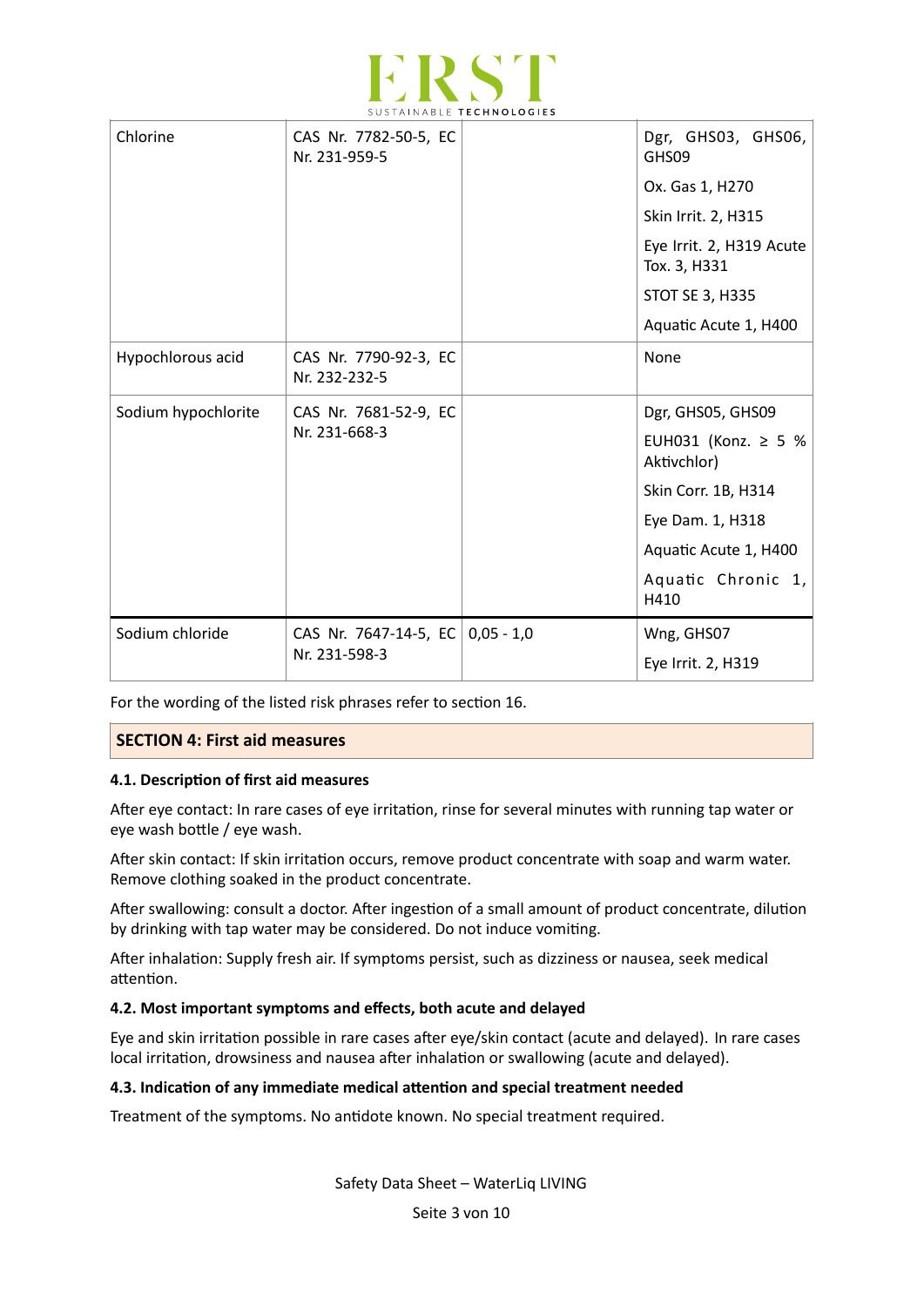

## **SECTION 5: Firefighting measures**

## **5.1. Extinguishing agent**

Carbon dioxide (CO2), alcohol resistant foam, dry chemical, water spray. Extinguishing measures to suit the environment.

## **5.2. Special hazards arising from the substance or preparation**

Non-combustible material. In case of fire, small quantities of hazardous gases are possible: chlorine, hydrogen chloride gas, chlorine oxides.

## **5.3. Advice for firefighters**

According to general recommendations in case of fire in the event of vapors, aerosols, combustion products: Use self-contained breathing apparatus.

## **SECTION 6: Accidental release measures**

## **6.1. Personal precautions, protective equipment and emergency procedures**

For emergency responders: see section 8.

## **6.2. Environmental precautions**

Do not allow concentrate to enter drains, surface water or soil.

## **6.3. Methods and material for containment and cleaning**

Pick up small amounts of leaking concentrate with disposable wipes. Contain and absorb larger quantities of absorbent material (such as sand, soil, diatomaceous earth, vermiculite) and place in containers for disposal in accordance with local / national regulations (see Chapter 13). Post-cleaning (see section 7.1).

## **6.4. Reference to other secFons**

See Section 7 for safe handling information. See Section 8 for protective equipment. See Section 13 for disposal information.

## **SECTION 7: Handling and storage**

## **7.1. Precautions for safe handling**

## **Measures to protect against fire and explosions:**

Usual measures of preventive fire protection. No flammable substance.

## **7.2. Conditions for safe storage, including any incompatibilities**

## **Information on storage conditions**

Keep container tightly closed in a cool, dry, well-ventilated place. Protect from heat. Protect from light. Development of oxygen and chlorine possible.

## **Requirements for storage rooms and containers**

If possible keep in closed original container. Unbreakable plastic containers are preferable to glass containers. Label contents correctly. Set fragile containers in unbreakable bowls. Do not store in food containers due to risk of confusion.

Storage class: not applicable (no hazardous material)

Safety Data Sheet - WaterLiq LIVING

Seite 4 von 10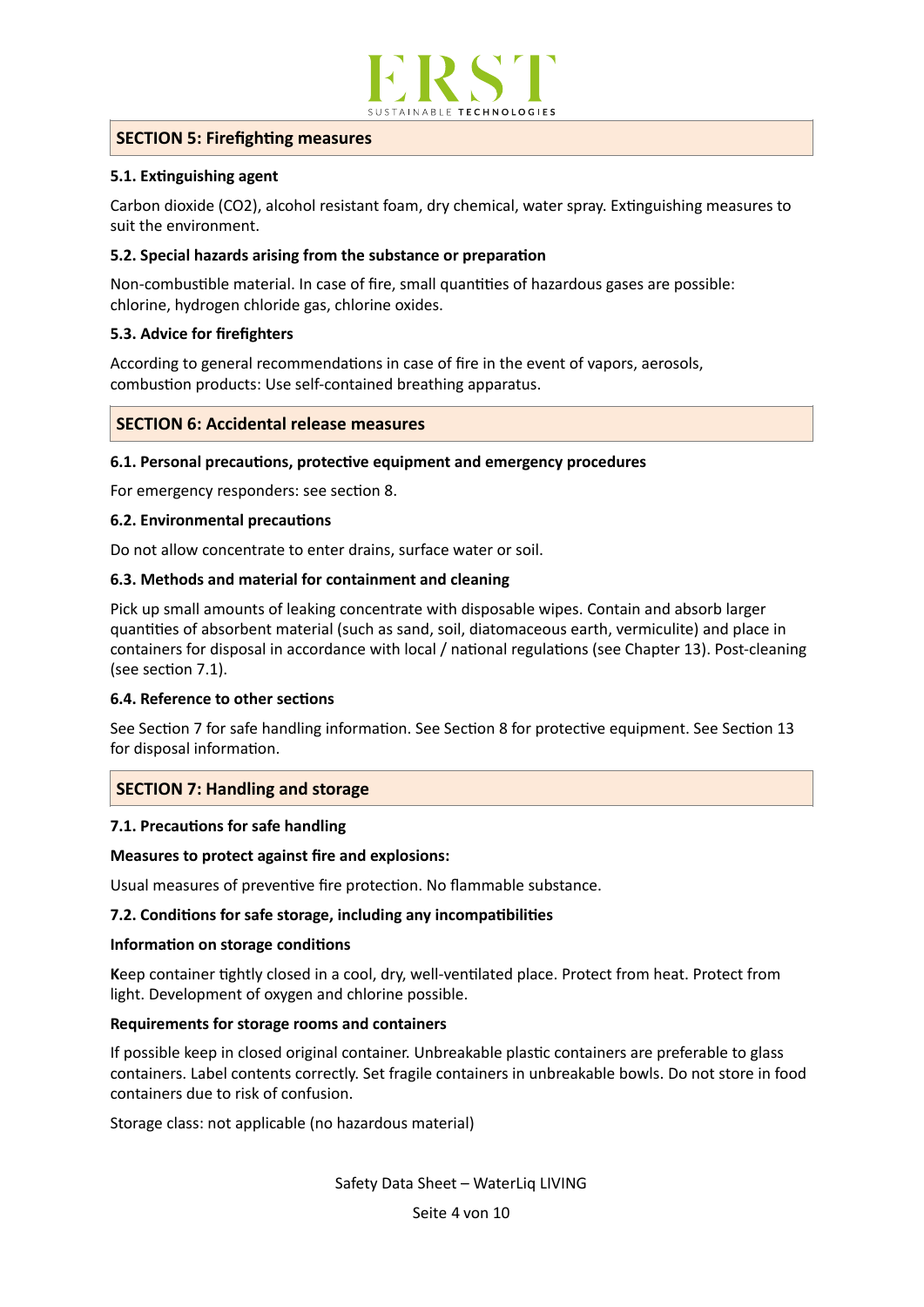

## **7.3. Specific end uses**

Disinfectant of surfaces, furnishings and furniture. Walls and floors in the private as well as in the public area. Bathroom, toilets, laundry room. Further for the disinfection of equipment, container, exterior surfaces, cutlery and dishes, by wiping, spraying and misting.

Industry and sector specific guidelines: No information available.

## **SECTION 8: Exposure controls / personal protection**

## **8.1. Parameters to be monitored**

MAK-Wert von Chlor, CAS-Nr. 7782-50-5: 0.5 ml/m<sup>3</sup>, 1.5 mg/m<sup>3</sup> (SUVA)

Short-term limit of chlorine:  $0.5$  ml/m<sup>3</sup>,  $1.5$  mg/m<sup>3</sup> (SUVA)

The product does not contain any other substances with occupational exposure limit values.

## DNEL (Worker) for chlorine, CAS-Nr. 7782-50-5:

DNEL acute inhalation (local and systemic):  $1.5 \text{ mg/m}^3$ 

DNEL Long-term inhalation (local and systemic):  $0.75 \text{ mg/m}^3$ 

DNEL Long term dermal (systemic): 0,5 %

#### **DNEL (Consumer) for chlorine, CAS-Nr. 7782-50-5:**

DNEL acute inhalation (local and systemic):  $1.5 \text{ mg/m}^3$ 

DNEL Long-term inhalation (local and systemic):  $0.75 \text{ mg/m}^3$ 

DNEL Long term dermal (systemic): 0,5 %

DNEL Long-term oral (repeated): 0,25 mg/kg bw/day

#### PNEC for chlorine, CAS-Nr. 7782-50-5:

PNEC Waters, fresh water: 0,21 μg/L

PNEC Waters, periodic release: 0,26 μg/L

PNEC sewage plant (STP): 0,03 mg/L

PNEC Secondary poisoning: 11,1 mg/kg food

PNEC Waters, seawater: 0,042 mg/L

#### **8.2. Limitation and monitoring of exposure**

#### **8.2.1 Suitable technical protective measures**

Ensure good ventilation of the working area. Provide a wash basin at the workplace, or provide an eye wash / eye wash bottle and mark it conspicuously.

#### **8.2.2** Individual protection - personal protective equipment

General protection and hygiene measures - see section 7.1

#### Eye / face protection

Generally not required. Safety glasses according to DIN EN 166 can be worn.

#### **Skin protection**

For sensitive skin, work with gloves. Preventive skin protection recommended.

Safety Data Sheet - WaterLig LIVING

Seite 5 von 10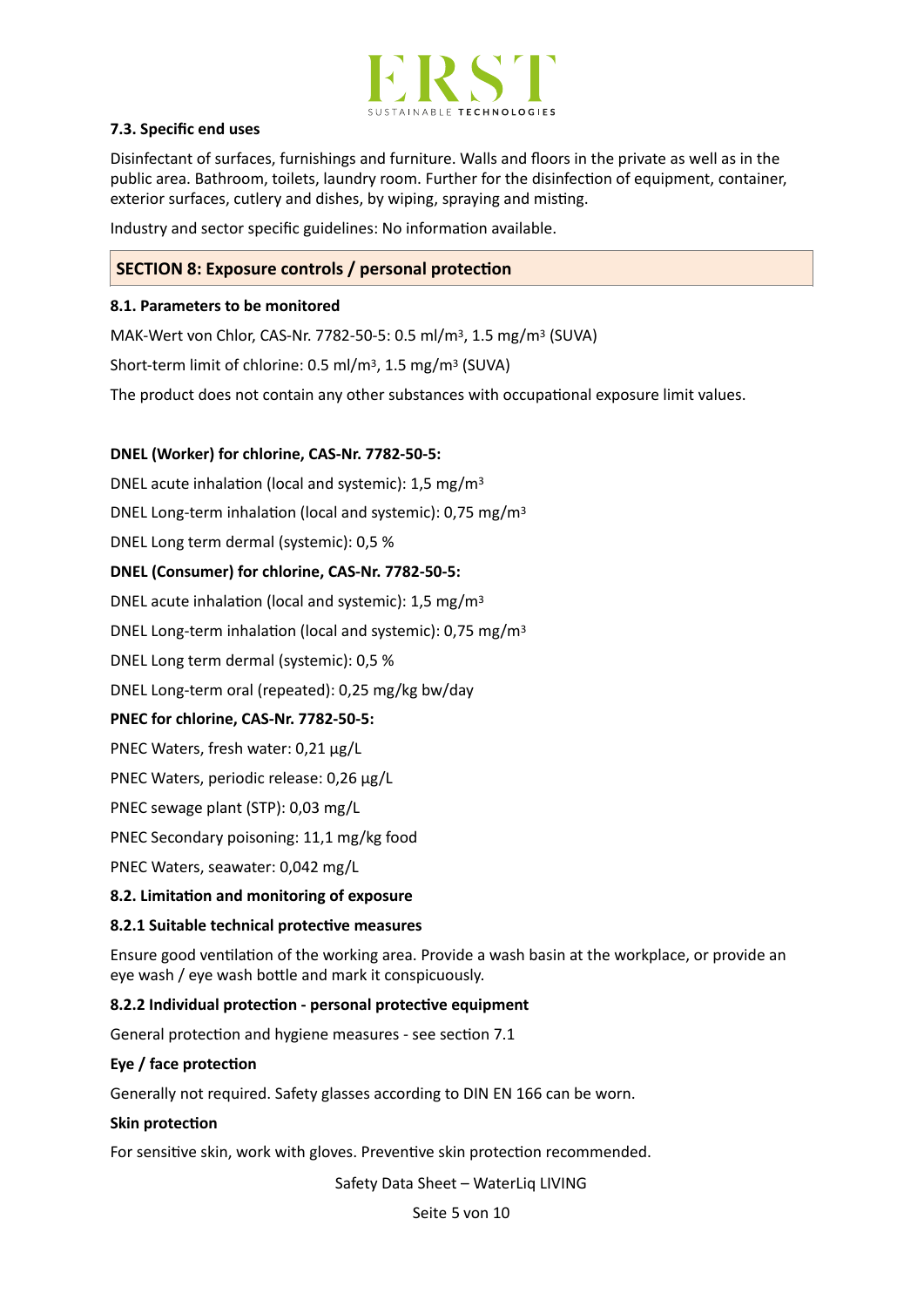

#### **Gloves**

Protective gloves according to DIN EN 374. Suitable glove material also on prolonged, direct contact: polyvinyl chloride (PVC), nitrile rubber, chloroprene rubber (CR), butyl rubber, fluoroelastomer (FKM). Breakthrough time (maximum wearing time):> 480 min. The gloves must be checked for leaks before use. The breakthrough time may vary depending on the design and application conditions. The information provided by the manufacturer of the protective gloves for permeability and breakthrough times must be obtained.

#### **Respiratory protection**

If used as intended, no respiratory protection is required.

#### **8.2.3 Limitation and monitoring of environmental exposure**

Avoid release to the environment. Do not empty into drains.

## **SECTION 9: Physical and Chemical Properties**

#### **9.1.** Information on the technical and chemical properties

Appearance: Clear, colorless liquid

Odor: slight smell of chlorine

Odor threshold: from a concentration of 0.06 - 0.2 ppm active chlorine

pH value: 7.3 - 7.4

Melting point / freezing point: approx.  $0 °C$ 

Initial boiling point and boiling range: approx. 100 °C

Flash point: Not applicable

Evaporation rate: not determined

Flammability (solid, gas): not flammable

Upper / lower flammability or explosive limits: none

Vapor pressure: 23 hPa at 20 °C

Vapor density: not determined

Relative density: approx.  $1.02 \text{ g}$  / cm3

Solubility (ies): completely soluble in water

Partition coefficient: n-octanol / water: not determined

Auto-ignition temperature: none

Decomposition temperature: none

Viscosity: not determined

Explosive properties: none

Oxidizing properties: slightly oxidizing

#### **9.2. Other Information**

No further relevant information available.

Safety Data Sheet - WaterLiq LIVING

Seite 6 von 10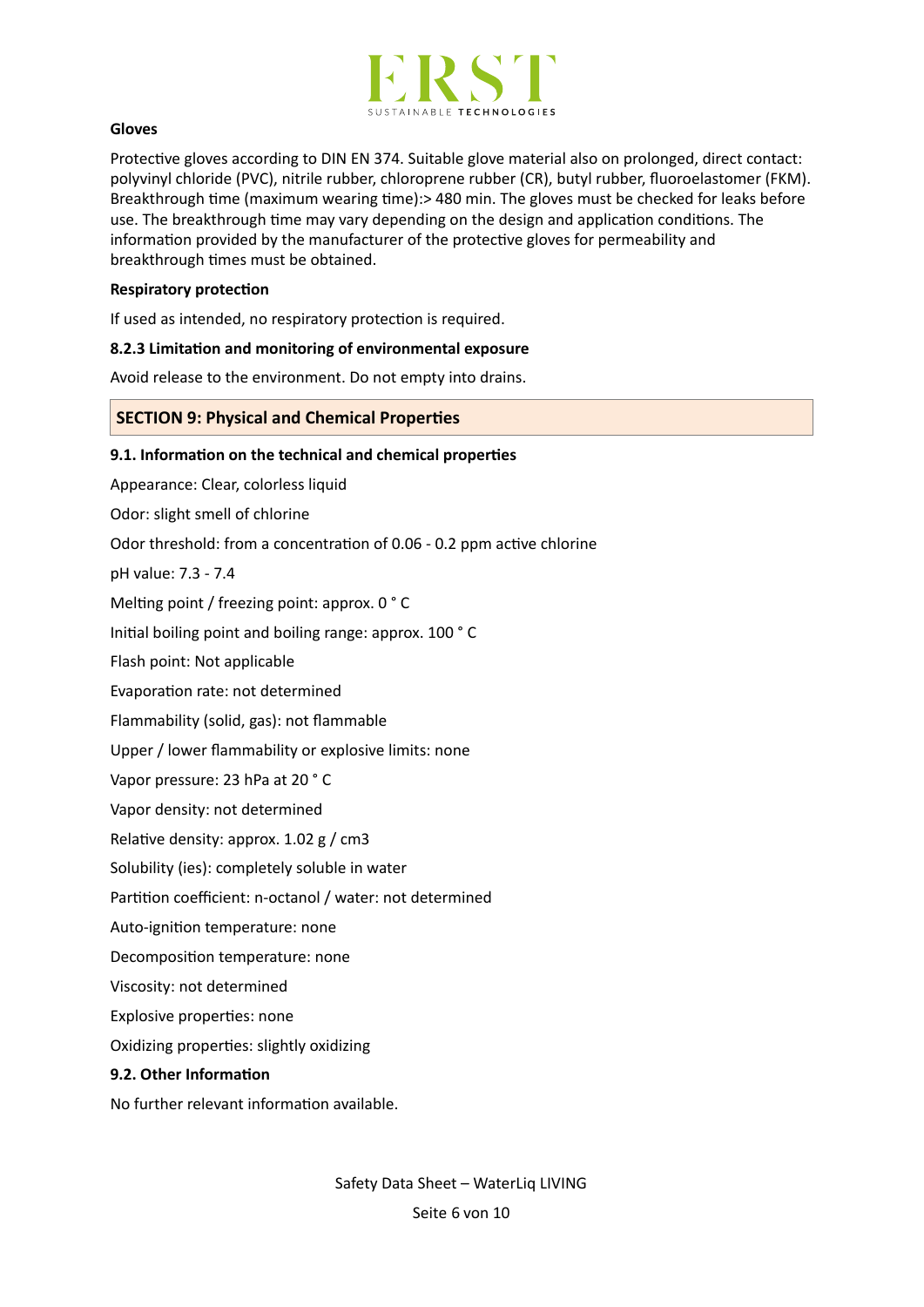

## **SECTION 10: Stability and Reactivity**

## **10.1. Reactivity**

See section "Possibility of hazardous reactions".

## 10.2. Chemical stability

Stable under recommended conditions for use and storage (See section 7).

#### **10.3. Possibility of dangerous reactions**

There are no known dangerous reactions of the product. The ingredient chlorine can react violently with flammable substances and reducing agents, violently oxidizes organic substances, causes rapid corrosion of some metals with water. At elevated temperature ( $>$  120  $\degree$  C), chlorine reacts spontaneously with iron (chlorine-iron fire). Chlorine can react with aluminum, alcohols and numerous chemical compounds. The ingredients sodium hypochlorite can react with acids and oxidizing agents exothermic reactions.

#### **10.4. Conditions to avoid**

Heating, heating, sunlight.

#### **10.5. Incompatible materials**

No further relevant information available.

## **10.6. Hazardous decomposition products**

Not known. Possible decomposition products of the components Chlorine and sodium hypochlorite are hydrogen chloride and chlorine oxides.

## **SECTION 11: Toxicological information**

## **11.1.** Information on toxicological effects

Acute toxicity: no data available

Skin corrosion / irritation: Product may be slightly irritating. Experiences from rare known cases in practice.

Serious eye damage / irritation: Product may be irritating. Experiences from rare known cases practice.

Respiratory or skin sensitization: no data available.

Germ cell mutagenicity: no data available.

Carcinogenicity: no data available.

Reproductive toxicity: no data available

Specific target organ toxicity - single exposure: no data available.

Specific target organ toxicity - repeated exposure: no data available.

Aspiration hazard: Irritation of the respiratory tract possible during aspiration.

## Toxicological data for the ingredient Chlorine, CAS-Nr. 7782-50-5:

LD<sub>50</sub> Acute oral (rat): 1100 mg / kg body weight (data from sodium hypochlorite, read-across)

 $LD_{50}$  Acute Dermal (rabbit):> 20 g / kg body weight (data from sodium hypochlorite, Read-across)

Safety Data Sheet - WaterLig LIVING

Seite 7 von 10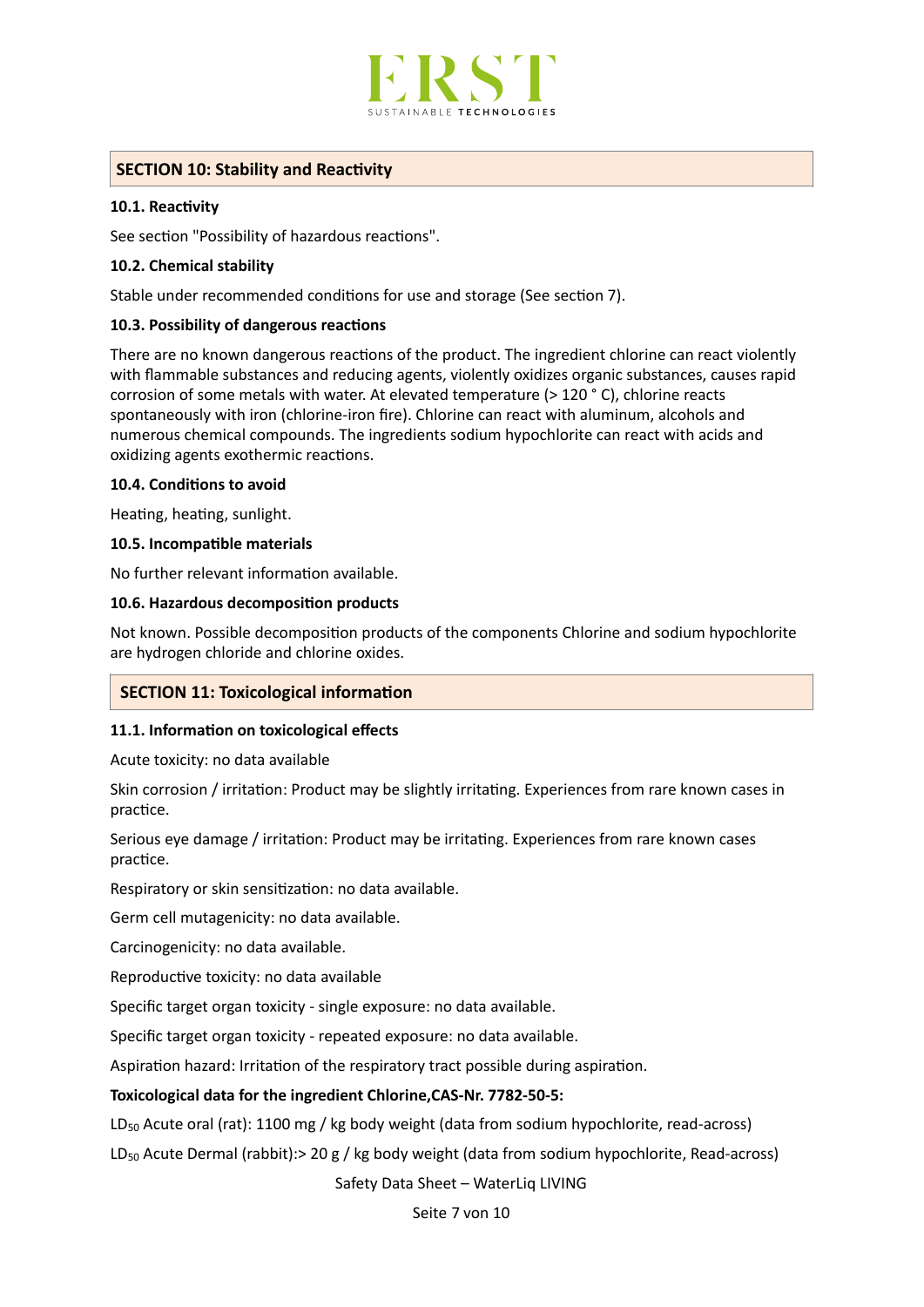

LC<sub>50</sub> Acute inhalation (0.5 h, rat, OECD 403):  $1,462$  mg/L

Irritability skin: irritant. Experiences from practice.

Irritability eye: irritant - Risk of serious damage to eyes. Experiences from practice.

Skin sensitization (guinea pig, OECD 406): not sensitizing.

Respiratory sensitization: test not necessary for scientific reasons.

Chronic toxicity (90 d, Rat, OECD 413): NOAEL Inhaled 0.5 ppm. No systemic

Effects observed, irritation of the respiratory system.

Mutagenicity: (OECD 471): Data not unique.

Reproductive toxicity (oral, rat, OECD 415): No evidence of reproductive toxicity.

Carcinogenicity (inhalation, rat): No evidence of carcinogenic effects from long-term studies.

## **SECTION 12: Ecological information**

## 12.1. Toxicity

Ecotoxicological data for the product are not available.

## Ecotoxicological data of the ingredient chlorine, CAS-Nr. 7782-50-5:

Fish LC<sub>50</sub> (96 h, rainbow trout): 0.06 mg / L (data from sodium hypochlorite, read-across)

Daphnie  $EC_{50}$  (48 h, Daphnia magna): 0.141 mg / L (data from sodium hypochlorite, read-across)

Alge  $EC_{50}$  (48 h, Chlorella sp.): 0.023 mg / L (data from sodium hypochlorite, Read-across)

Bacteria  $EC_{50}$  (3 h, activated sludge): 3 mg/L

## **12.2. Persistence and degradability**

The physicochemical degradability of the ingredient chlorine was not determined. The ingredient sodium hypochlorite can be broken down by chemical or photolytic processes. Decay by hydrolysis. Aquatic half-life  $<$ 1 day.

## **Biodegradability**

The methods for determining biodegradability are not applicable to inorganic substances.

## 12.3. Bioaccumulative

No bioaccumulation potential. Log Kow of Chlorine = 0.85, Log Kow of Hypochlorous Acid = -0.87, Log Kow of Sodium Hypochlorite =  $-3.42$  (KOWWIN v1.67 Estimates)

## **12.4. Mobility in the soil**

High mobility. Adsorption in the soil is not expected.

## **12.5. Results of PBT and vPvB assessment**

The PBT or vPvB criteria of Annex XIII of the REACH Regulation do not apply to inorganic substances.

## **12.6. Other adverse effects**

Do not discharge product into the environment. The product must not be released into groundwater or surface waters. The active substance active chlorine contained above a concentration of 5 mg /  $\sf L$ can reduce the efficiency of the active sludge in sewage treatment plants.

Seite 8 von 10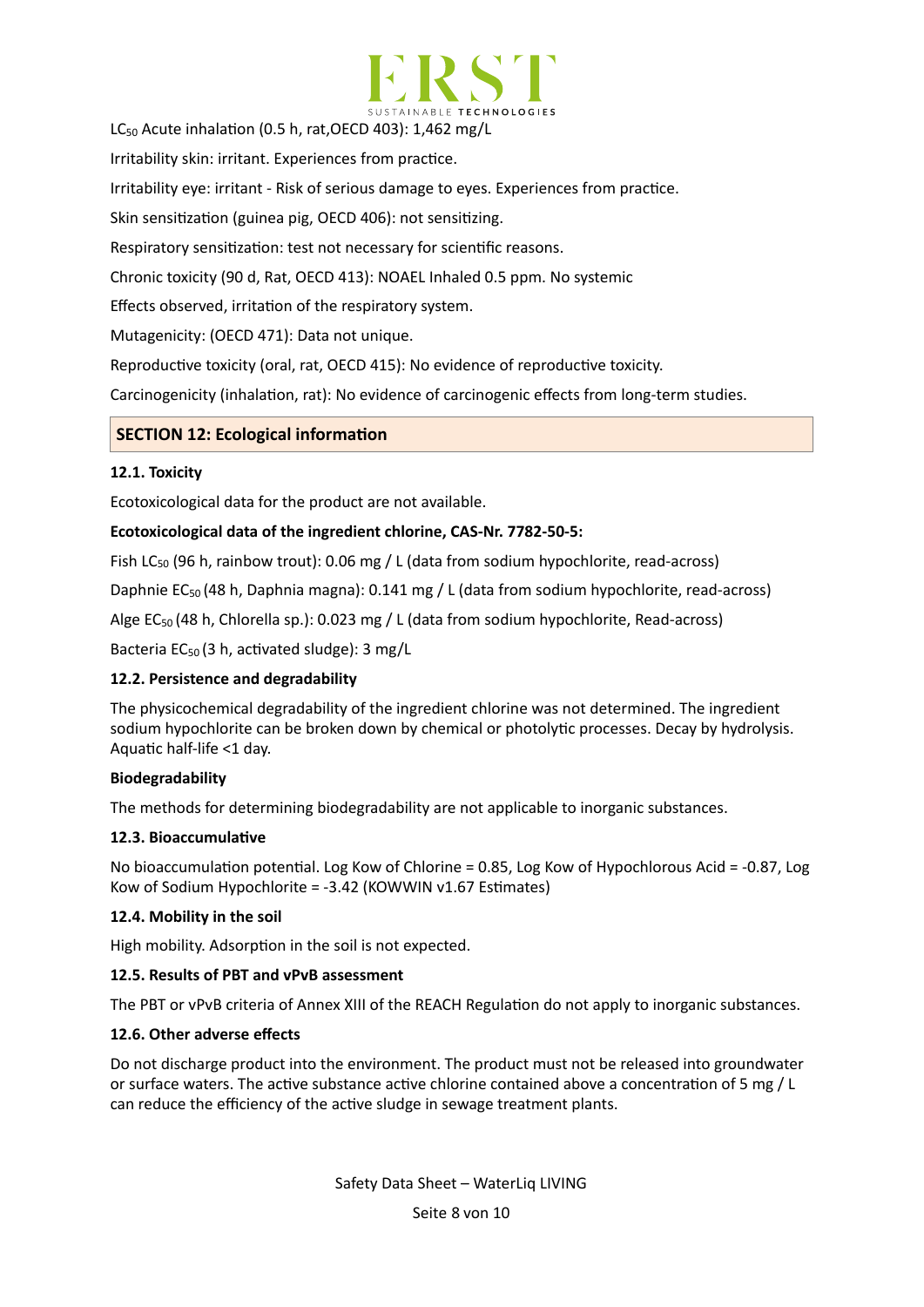

## **SECTION 13: Disposal considerations**

## **13.1. Waste treatment method**

Waste code according to Annex 1 of the Waste Catalog in accordance with Article 2 VeVA, SR 814.600: 06 13 01 (Inorganic pesticides, wood preservatives and other biocides)

Dispose of completely emptied and cleaned containers with municipal waste. Recommended cleaning agent: Water, if necessary with the addition of cleaning agents. Return partially empty containers to the point of sale or hand them over to the collection point for special waste. Disposal according to official regulations.

## **SECTION 14: Transport information**

Regulations according to ADR, RID, ADN, IMDG, ICAO: not applicable

#### **14.1. UN-Number**

Not applicable

#### 14.2. UN proper shipping name

Not applicable

#### 14.3. Transport hazard class

Not applicable

#### 14.4. Packaging group

Not applicable

#### 14.5. Environmental hazards

Not applicable

#### 14.6. Special precautions for the user

Not applicable

## **14.7. Transport in bulk according to Annex II of MARPOL and the IBC Code**

Not applicable

## **SECTION 15: Regulatory information**

## **15.1. Safety, health and environmental regulations / legislation specific for the substance or** preparation

BAUA No: N-89628 

Product type 2 and 4, commercial and private users

Water hazard class according to GSchV, SR 814.201: Class B

#### **15.2. Chemical Safety Assessment**

A Chemical Safety Assessment has not been prepared.

Safety Data Sheet - WaterLiq LIVING Seite 9 von 10